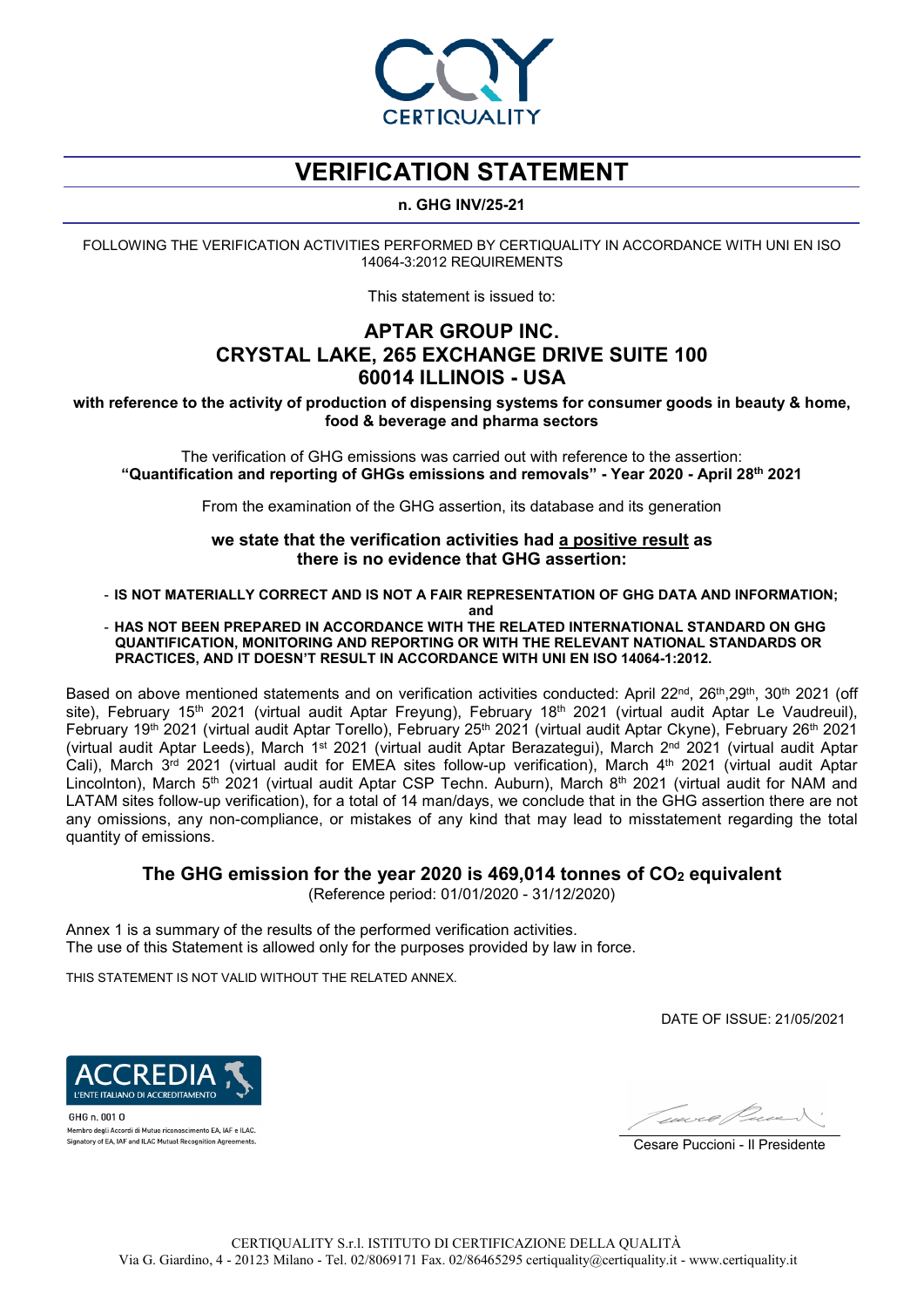

## **Annex 1 to the Verification Statement n. GHG INV/25-21 - page 1 of 2**

#### **PURPOSE OF THE VERIFICATION:**

The purpose of the verification activity conducted by Certiquality is to provide, with a limited level of assurance, a professional and independent opinion to interested stakeholders that the assertion of GHG reported in the GHG Report "Quantification and reporting of GHGs emissions and removals - Year 2020" (Rev. 02, April 28th 2021) of APTAR GROUP INC., with reference to the activity of production of dispensing systems for consumer goods in beauty & home, food & beverage and pharma sectors, subject of this statement, complies with the requirements of the Standard and is free of omissions and errors that could lead to material inaccuracies.

#### **LEVEL OF ASSURANCE:**

A limited level of assurance was agreed with the Organization for Scope 1, Scope 2 and Scope 3 emissions.

#### **ORGANIZATIONAL BOUNDARIES:**

The organization subject of the GHG inventory is APTAR GROUP INC., with reference to the activity of production of dispensing systems for consumer goods in beauty & home, food & beverage and pharma sectors. The company determined the organizational boundaries by aggregating its GHG emissions at installation level using the control approach, according to which the calculated GHG emissions derive from installations over which the organization has operational control.

Aptar sites operative in 2020 are summarized in the table 1, pag 2 of 2 of Annex 1.

#### **OPERATIONAL BOUNDARIES:**

GHG emissions deriving from activities carried out at the sites included in the organizational boundaries, as follows:

### *Scope 1 emissions*

Direct emissions associated with natural gas for production processes and HVAC, fuels for emergency equipment, heating and industrial vehicles, refrigerants used into the acclimatization equipment, motor fuels for company cars. *Total CO2e direct emissions (Scope 1): 20,770 t CO2e (of which 19,364 from CO2, 24.00 from CH4, 21.00 from N20, 1,361*

*from HFC), equal to 4% of the total GHG emissions.* 

#### *Scope 2 emissions*

Indirect emissions from imported energy associated with electricity consumption for production processes, HVAC, compressed air and utilities.

*Total CO2e indirect emissions from imported energy (Scope 2): 50,847 t CO2e (of which 16,925 t CO2e "market-based" and 33,922 t CO2e "location-based"), equal to 11% of the total GHG emissions.* 

#### *Scope 3 emissions*

Other indirect emissions associated with employees travel to conduct business activities, transportation of purchased goods/raw materials paid for by Aptar and transportation of finished products paid for by Aptar (upstream transportation), production of purchased goods and raw materials used in the production processes, emissions related to the transmission/network losses, emissions related to the production of energy inputs, emissions related to the solid and liquid waste disposal. *Total CO2e other indirect emissions (Scope 3): 397,397 t CO2e, equal to 85% of the total GHG emissions.*

#### **GLOBAL ASSESSMENT OF THE COMPLIANCE OF THE GHG REPORT WITH THE REQUIREMENTS OF THE UNI EN ISO 14064-1:2012 STANDARD:**

There is no evidence that the GHG emission inventory of the Organisation APTAR GROUP INC., for activities related to organisational and operational boundaries defined for the year 2020, is not substantially correct and is not a fair representation of data and information related to GHG emissions. In addition, there is no evidence that the GHG inventory has not been prepared in accordance with relevant international guidelines on GHG quantification, monitoring and reporting and that the data reported in the inventory contains incorrect omissions, misrepresentations, or errors that could lead to material misstatements. With regard to the goal of the verification, the performed activity provides an adequate basis for the expression of a professional opinion with a limited level of assurance.

#### **VERIFICATION TEAM:**

The verification team members possess proven competence to act in accordance with the reference Standard. Certiquality Srl ensured the impartiality and independence of each verification team member with respect to the Organization under verification and of Certiquality itself.

THIS ANNEX IS NOT VALID WITHOUT THE RELEVANT VERIFICATION STATEMENT.

DATE OF ISSUE: 21/05/2021



 $GHG n$   $0010$ Membro degli Accordi di Mutuo riconoscimento EA, IAF e ILAC. Signatory of EA, IAF and ILAC Mutual Recognition Agreements



Cesare Puccioni - Il Presidente

CERTIQUALITY S.r.l. ISTITUTO DI CERTIFICAZIONE DELLA QUALITÀ Via G. Giardino, 4 - 20123 Milano - Tel. 02/8069171 Fax. 02/86465295 certiquality@certiquality.it - www.certiquality.it